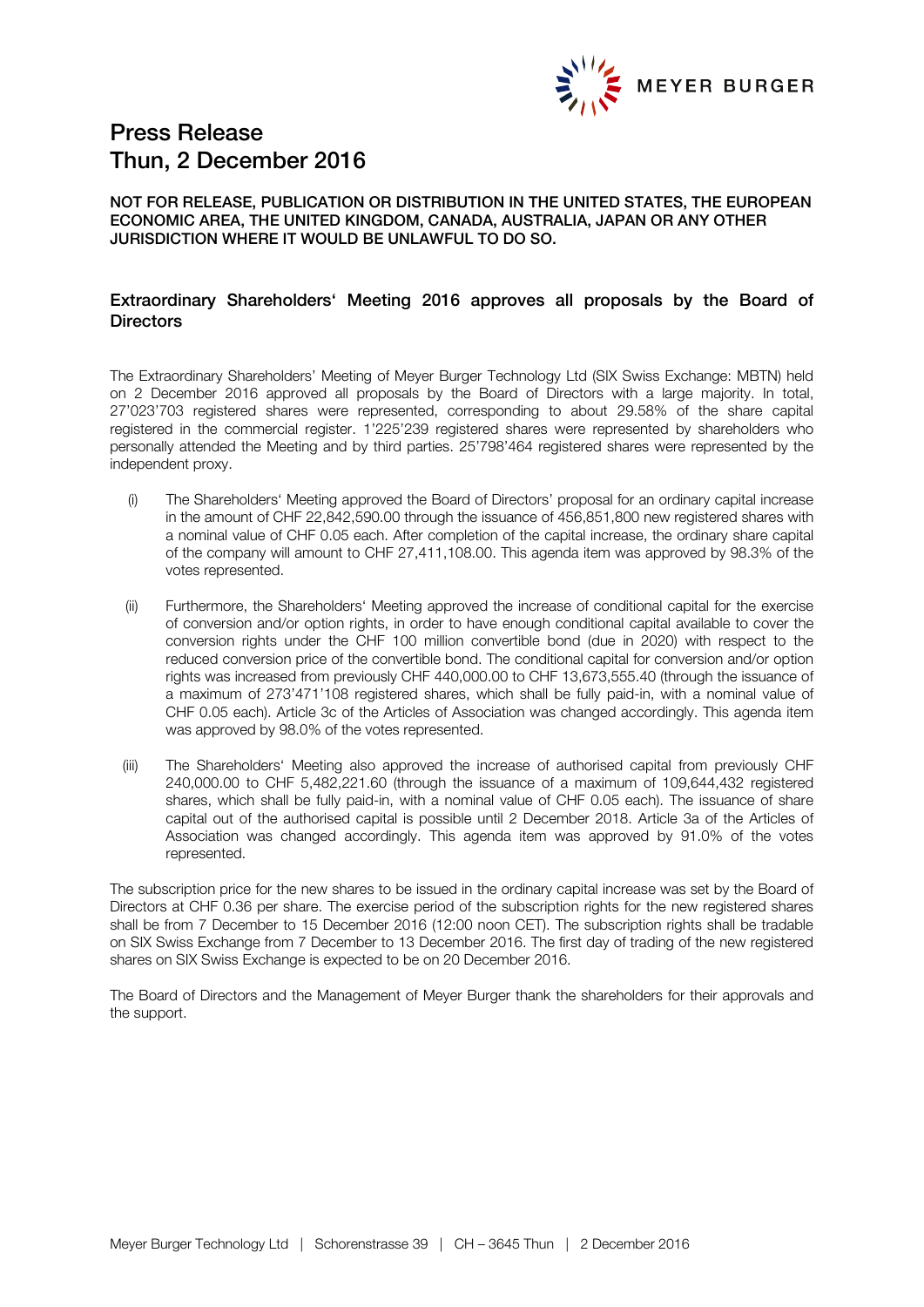

# NOT FOR RELEASE, PUBLICATION OR DISTRIBUTION IN THE UNITED STATES, THE EUROPEAN ECONOMIC AREA, THE UNITED KINGDOM, CANADA, AUSTRALIA, JAPAN OR ANY OTHER JURISDICTION WHERE IT WOULD BE UNLAWFUL TO DO SO.

#### Expected timetable of the capital increase

| 06 December 2016 | After close of trading on SIX Swiss Exchange: Record date for determination of existing<br>shareholders for the entitlement of subscription rights.<br>Shareholders who acquire shares after the record date will acquire shares without entitlement to<br>subscription rights. |
|------------------|---------------------------------------------------------------------------------------------------------------------------------------------------------------------------------------------------------------------------------------------------------------------------------|
| 07 December 2016 | Start of trading in subscription rights and start of the rights exercise period.                                                                                                                                                                                                |
| 13 December 2016 | End of rights trading period.                                                                                                                                                                                                                                                   |
| 15 December 2016 | 12.00 noon CET: End of rights exercise period.<br>After close of trading on SIX Swiss Exchange: Press release regarding the number of exercised<br>subscription rights.                                                                                                         |
| 20 December 2016 | First day of trading in the new shares.<br>Settlement and delivery of the new shares against payment of the offer price.                                                                                                                                                        |

#### Contacts:

Werner Buchholz Head of Corporate Communications Phone: +41 (0)33 221 25 06 werner.buchholz@meyerburger.com

Ingrid Carstensen Corporate Communications Phone: +41 (0)33 221 28 34 [ingrid.carstensen@meyerburger.com](mailto:ingrid.carstensen@meyerburger.com)

#### About Meyer Burger Technology Ltd [www.meyerburger.com](http://www.meyerburger.com/)

Meyer Burger is a leading global technology company specialising on innovative systems and processes based on semiconductor technologies. The company's focus is on photovoltaics (solar industry) while its competencies and technologies also cover important areas of the semiconductor and the optoelectronic industries as well as other selected high-end markets based on semiconductor materials. Over the past ten years, Meyer Burger has risen to the forefront of the photovoltaic market and established itself as an international premium brand by offering superior precision products and innovative technologies.

Meyer Burger's offering in systems, production equipment and services along the photovoltaic value chain includes the manufacturing processes for wafers, solar cells, solar modules and solar systems. Meyer Burger provides substantial added value to its customers and clearly differentiates itself from its competitors by focusing on the entire value chain.

The company's comprehensive product portfolio is complemented by a worldwide service network with spare parts, consumables, process know-how, customer support, after-sales services, training and other services. Meyer Burger is represented in Europe, Asia and North America in the respective key markets and has subsidiaries and own service centres in China, Germany, India, Japan, Korea, Malaysia, the Netherlands, Switzerland, Singapore, Taiwan and the USA. The company is also working intensively to develop new markets such as South America, Africa and the Arab region. The registered shares of Meyer Burger Technology Ltd are listed on the SIX Swiss Exchange (Ticker: MBTN).